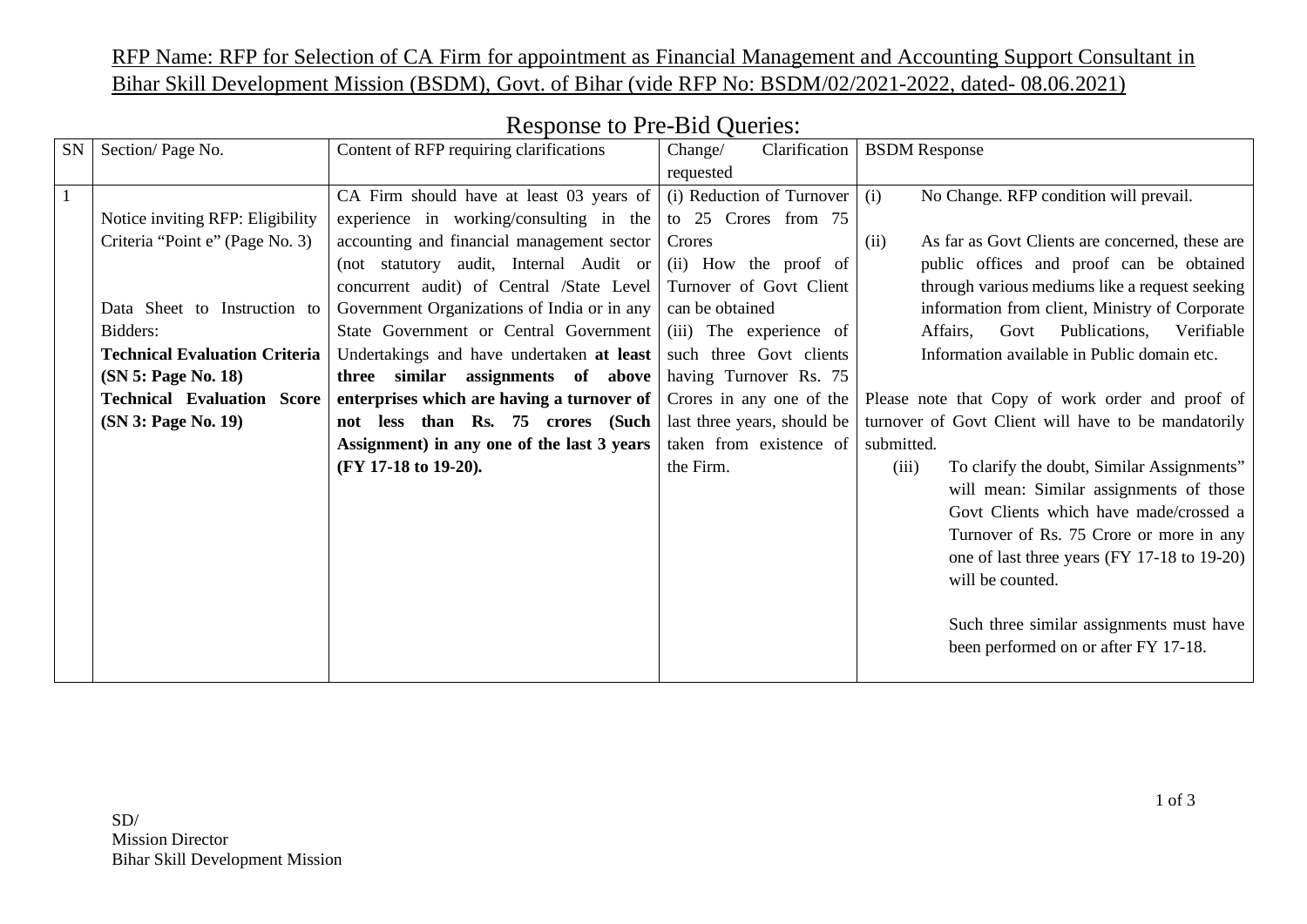## RFP Name: RFP for Selection of CA Firm for appointment as Financial Management and Accounting Support Consultant in Bihar Skill Development Mission (BSDM), Govt. of Bihar (vide RFP No: BSDM/02/2021-2022, dated- 08.06.2021)

|                |                                                  | $1.68$ points to $110$ DIG $\sqrt{3}$ action.                                                              |                                                             |                                                                                                                                                         |
|----------------|--------------------------------------------------|------------------------------------------------------------------------------------------------------------|-------------------------------------------------------------|---------------------------------------------------------------------------------------------------------------------------------------------------------|
| $\overline{2}$ | Corrigendum No. 3983,<br>published on 11.06.2021 | Corrigendum No. 3983, published on Please<br>11.06.2021 "Adding word file of RFP for ease<br>of reference" | clarify<br>the<br>statement published in<br>Eproc 2 Portal. | The "word file of RFP" has been added for convenience<br>of bidders as this will help them for copying various<br>mandatory formats required under RFP. |
| 3              | Notice inviting RFP: Eligibility                 | The CA Firms must be empaneled with the                                                                    | Removal of words "Major                                     | Accepted:                                                                                                                                               |
|                | Criteria "Point a" Page 3                        | C&AG and eligible for major audits.                                                                        | Audits" from C&AG                                           | The criteria "The CA Firms must be empaneled with                                                                                                       |
|                |                                                  |                                                                                                            | empanelment clause.                                         | the C&AG and eligible for major audits"                                                                                                                 |
|                | Data Sheet to Instruction to                     |                                                                                                            |                                                             |                                                                                                                                                         |
|                | Bidders:                                         |                                                                                                            |                                                             | should be read as                                                                                                                                       |
|                | Technical Evaluation Criteria                    |                                                                                                            |                                                             |                                                                                                                                                         |
|                | (SN 1: Page 17)                                  |                                                                                                            |                                                             | "The CA Firms must be empaneled with the C&AG"                                                                                                          |
|                |                                                  |                                                                                                            |                                                             |                                                                                                                                                         |
|                |                                                  |                                                                                                            |                                                             |                                                                                                                                                         |
|                |                                                  |                                                                                                            |                                                             |                                                                                                                                                         |
|                |                                                  |                                                                                                            |                                                             |                                                                                                                                                         |
| $\overline{4}$ | Notice inviting RFP: Eligibility                 | The CA Firms should have been in operation                                                                 | (i) Firms located outside                                   | No Change. RFP condition will prevail.                                                                                                                  |
|                | Criteria "Point c" Page 3                        | in India for at least 10 years after registration                                                          | Bihar should not be                                         |                                                                                                                                                         |
|                |                                                  | and has its Head Office or Functional                                                                      | eligible or Head office in                                  | The CA Firms should have been in operation in India                                                                                                     |
|                | Data Sheet to Instruction to                     | Branch Office in Patna, Bihar or will have                                                                 | Bihar should be given                                       | for at least 10 years after registration and has its Head                                                                                               |
|                | Bidders:                                         | to establish such branch office post                                                                       | additional 10 marks                                         | Office or Functional Branch Office in Patna, Bihar                                                                                                      |
|                | Technical Evaluation Criteria                    | selection.                                                                                                 | (ii) The 10 years of                                        | or will have to establish such branch office post                                                                                                       |
|                | (SN 3: Page 18)                                  |                                                                                                            | registration/operation                                      | selection.                                                                                                                                              |
|                | Evaluation<br>Technical<br>of                    |                                                                                                            | should be reduced to 08                                     |                                                                                                                                                         |
|                | Proposals: $(7.4(i))$                            |                                                                                                            | years                                                       |                                                                                                                                                         |
|                |                                                  |                                                                                                            | (iii) Change of Marks                                       |                                                                                                                                                         |
|                |                                                  |                                                                                                            | accordingly                                                 |                                                                                                                                                         |
|                |                                                  |                                                                                                            |                                                             |                                                                                                                                                         |

## Response to Pre-Bid Queries: